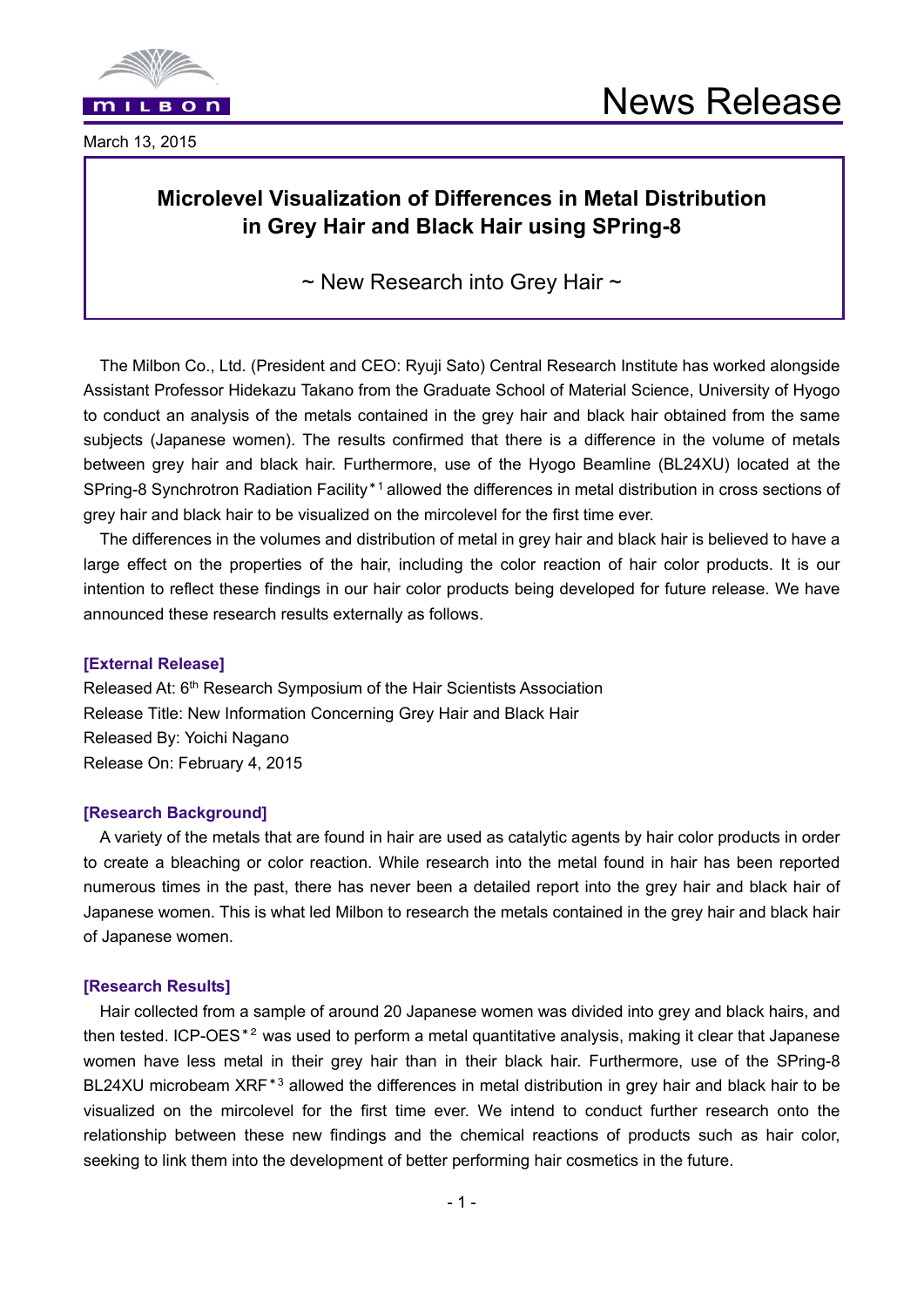

<<Reference Materials>>



**Grey Hair** 



**Black Hair** 



Fig.1 Quantitative results for calcium in grey hair and black hair (A) and calcium mapping of a cross section of hair (B).







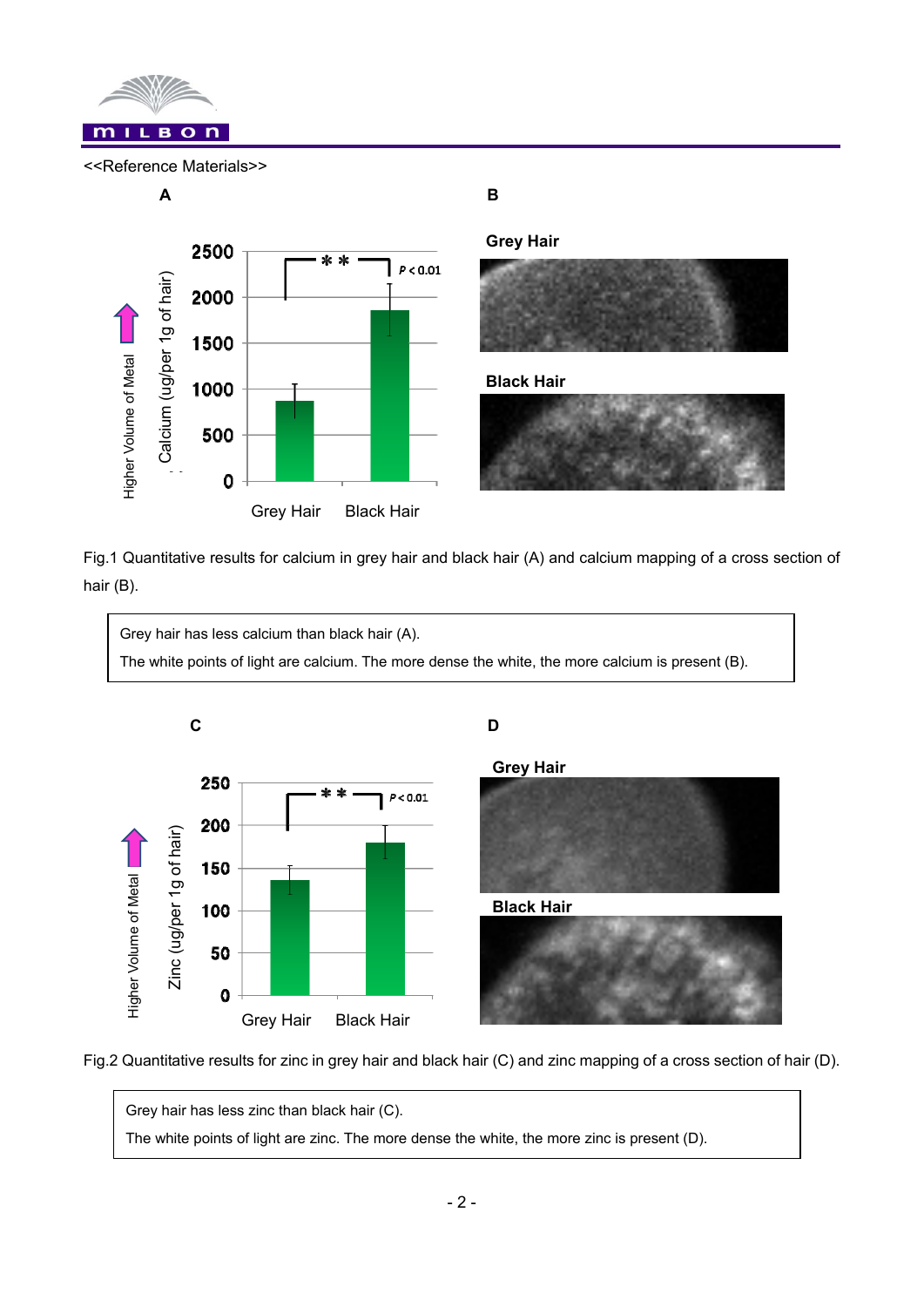





Fig.3 Quantitative results for copper in grey hair and black hair (E) and copper mapping of a cross section of

Grey hair has less copper than black hair (E).

The white points of light are copper. The more dense the white, the more copper is present (F).